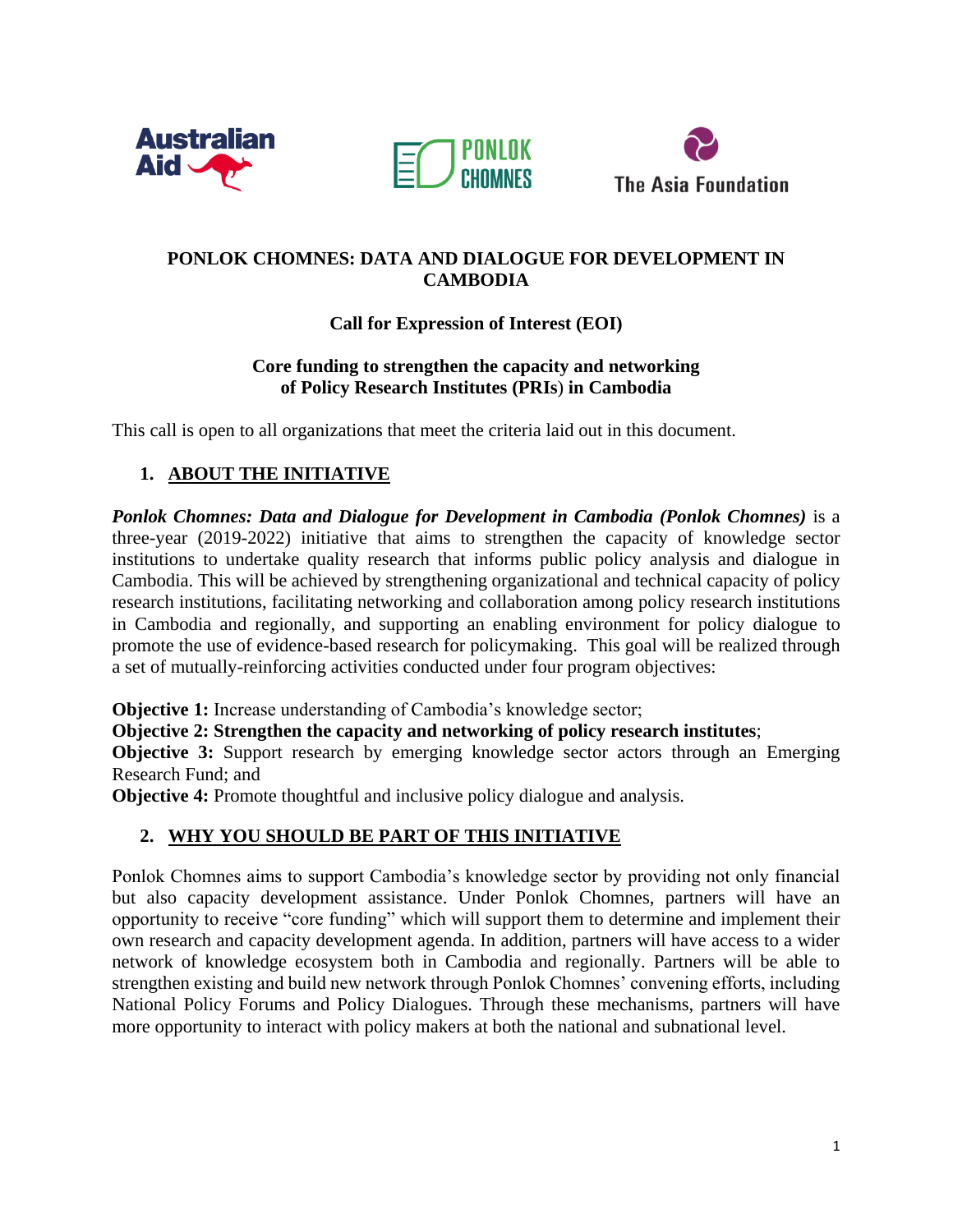# **3. The CALL: CORE FUNDING<sup>1</sup> FOR POLICY RESEARCH INSTITUTES TO STRENGTHEN THE CAPACITY AND NETWORKING**

To achieve **objective 2** of the initiative, three policy research institutes will be selected to receive organizational and capacity development assistance for up to two years.

The selection process is now open for Cambodia's policy research institutes to apply. Successful organizations will receive core funding, as well as support for organizational, technical and research capacity for up to two (02) years, with annual performance reviews. It is expected that by the end of the project, the quality of the research produced by the supported Policy Research Institutes (PRIs) will be improved and at a standard that means it could be used to inform policymaking in Cambodia.

**\*Note**: It should be noted that Ponlok Chomnes will also support policy research by smaller organizations who focus on traditionally under-represented research topics under a separate mechanism called "the Emerging Research Fund". For more detail, please refer to the Expression of Interest (EoI) here: (Link to the EoI for Emerging Research Fund).

# **4. DECIDING WHETHER TO APPLY**

## **A. "Are we a policy research institute?"**

Please read **[–FAQ](http://policypulse.org/wp-content/uploads/2019/08/FAQ-EOIs-Sk.pdf)** for a more detailed definition of the characteristics of a policy research institute. This should help you decide whether this program is a good fit for your organization.

## **B. "Do we meet the program's eligibility criteria?"**

To apply, organizations must meet all of the following basic eligibility criteria. Applications by organizations that do not meet ALL of these criteria WILL NOT be considered.

| N <sub>0</sub>              | <b>Basic Eligibility Criteria</b>                                                      |  |  |  |
|-----------------------------|----------------------------------------------------------------------------------------|--|--|--|
|                             | Your organization must be a Cambodian think tank, NGO, private sector or university-   |  |  |  |
|                             | based research center whose core business is conducting research aiming to influence   |  |  |  |
|                             | Cambodian national or local policy, and/or the use of research to create evidence-     |  |  |  |
|                             | informed policy change (or have the clear potential to add such function);             |  |  |  |
| $\mathcal{D}_{\mathcal{L}}$ | Your organization should cut across a number of disciplines focused on social science  |  |  |  |
|                             | approaches (rather than physical or biological science) to address policy needs and    |  |  |  |
|                             | development priorities in Cambodia.                                                    |  |  |  |
| 3                           | Your organization must be a legal entity registered with the Cambodian government      |  |  |  |
| $\overline{4}$              | Your organization must have a defined and operational governance structure that is     |  |  |  |
|                             | publicly available, with individuals clearly defined as being accountable for the      |  |  |  |
|                             | organisation's operations and governance (e.g., a chief executive and board or similar |  |  |  |
|                             | structure).                                                                            |  |  |  |

 $\overline{\phantom{a}}$ <sup>1</sup> See 'what is core funding?' in  $FAQ$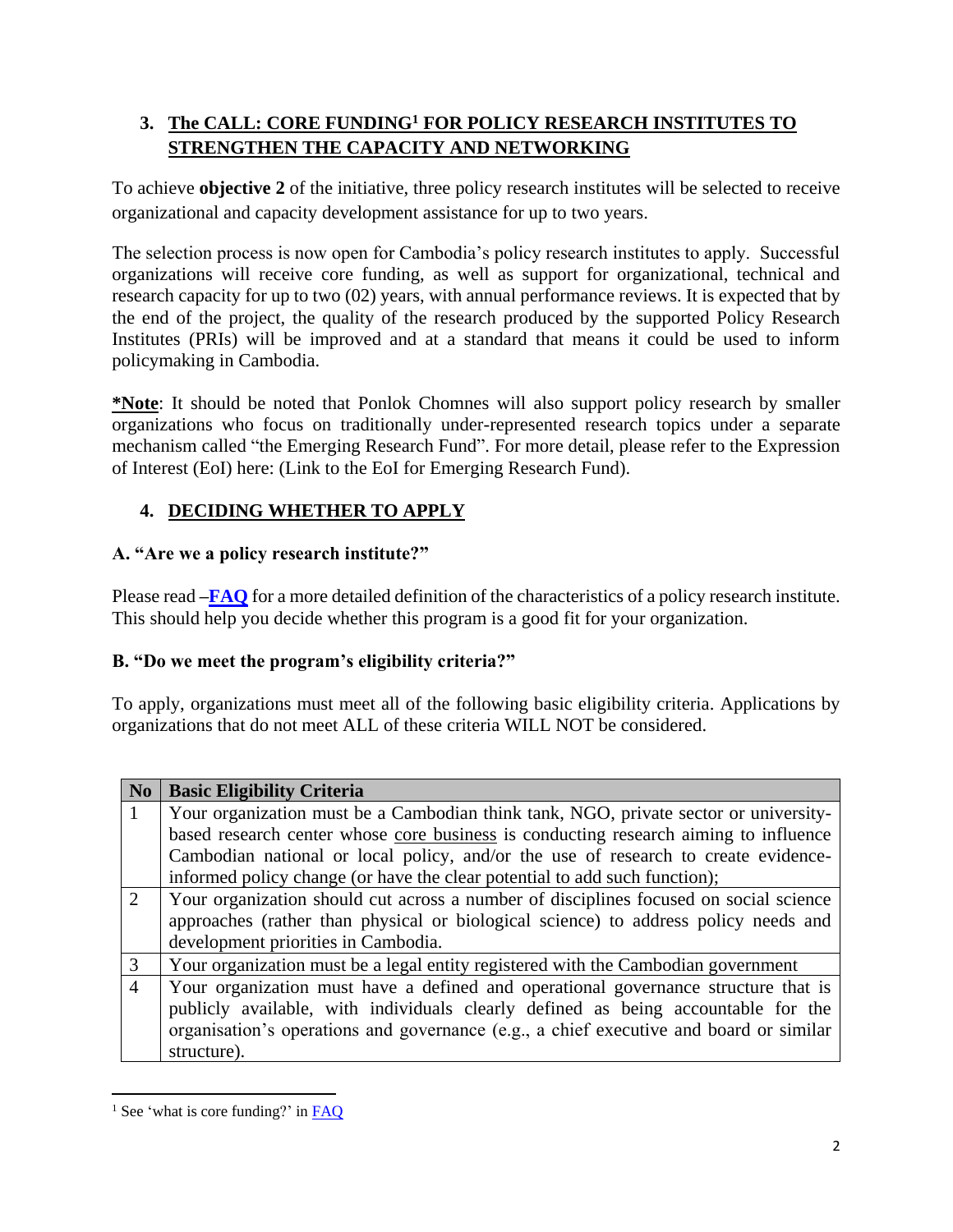|    | Your organization should have previous experience managing grants from donors and  |  |  |  |
|----|------------------------------------------------------------------------------------|--|--|--|
|    | demonstrated financial transparency.                                               |  |  |  |
| -6 | Your organization should have diversified leadership and staffing, including women |  |  |  |
|    | research and/or senior-level positions.                                            |  |  |  |
|    | Most your organization's research staff are Cambodian.                             |  |  |  |

| N <sub>0</sub> | Additional Areas of Consideration – applicants should strive to meet three<br>of the following                                                                                                                                                                                                                                                                | Y/N |
|----------------|---------------------------------------------------------------------------------------------------------------------------------------------------------------------------------------------------------------------------------------------------------------------------------------------------------------------------------------------------------------|-----|
| $\mathbf{1}$   | Has your organization published or co-published policy research or policy<br>commentary based on research in the public domain (including on a website) over<br>the last 2 years?                                                                                                                                                                             |     |
| $\overline{2}$ | Does your organization have in place systems to review your research through<br>internal review by your organization's senior staff; through presentations at<br>conferences and / or through publication in international and national peer review<br>journals?                                                                                              |     |
| $\overline{3}$ | Does your organization regularly engage with policy makers and other decision<br>makers and stakeholders at national and local levels? This would include<br>consultation about your research agenda, communicating research results in easy-<br>to-use formats, ongoing dialogue with government and civil society<br>representatives relevant to your work. |     |
| $\overline{4}$ | Is your organization actively involved in any established research or policy<br>networks to share knowledge and best practices?                                                                                                                                                                                                                               |     |
| 5              | Do you have ongoing partnerships with other Cambodian and also perhaps<br>international policy research institutes to jointly conduct research and/or<br>undertake policy advocacy?                                                                                                                                                                           |     |
| 6              | Does your organization employ at least five full-time professional staff, where at<br>least two of these have a research role?                                                                                                                                                                                                                                |     |
| $\overline{7}$ | Does your organization have a strategic plan for organizational (including staff)<br>development including career pathways and capacity building for research?                                                                                                                                                                                                |     |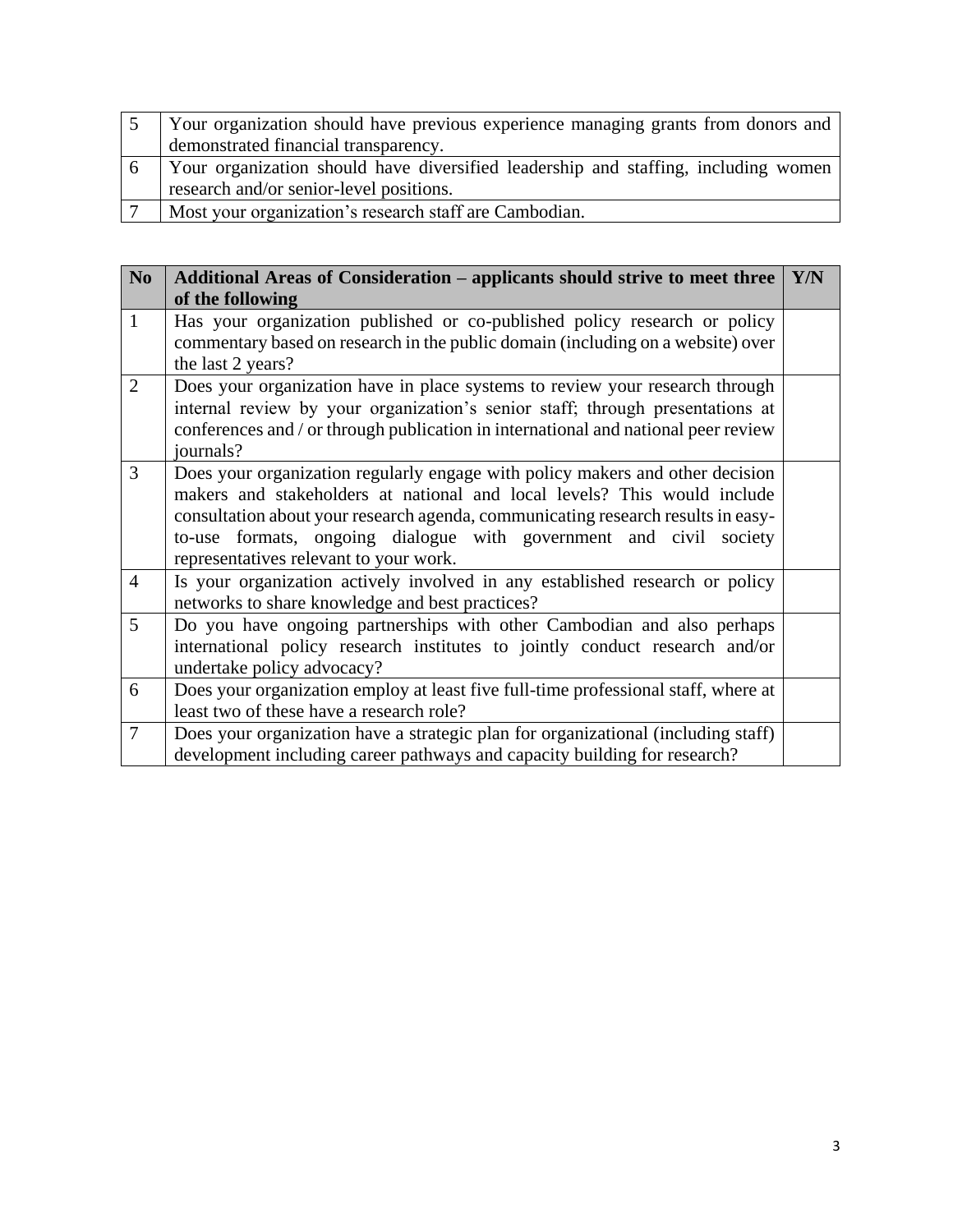# **5. THE APPLICATION PROCESS**

To apply for the program, interested organizations will need to first assess their eligibility. Following this, organizations need to submit an Expression of Interest (EoI). The EOI will be assessed and the top five (05) short-listed applicants will then be invited to submit a concept note. Concept notes will be assessed, and TAF will carry out site visits to shortlisted applicants.

Only three successful PRIs will be selected to receive support. Please see indicative timeline below.

| <b>Stages</b>                                   | <b>Description</b>                    | <b>Timeframe</b>   |
|-------------------------------------------------|---------------------------------------|--------------------|
| <b>Stage 1:</b> Expression of Interest<br>(EoI) | Expression of Interest publicized     | August 29, 2019    |
|                                                 | Expression of interest due            | September 20, 2019 |
|                                                 | Shortlisted applicants informed       | October 4, 2019    |
| <b>Stage 2: Concept Note</b>                    | Concept Note due                      | October 20, 2019   |
| Submission                                      |                                       |                    |
| <b>Stage 3: Participatory</b>                   | Site visits to shortlisted applicants | October 20-        |
| <b>Assessment and Site Visit</b>                |                                       | November 10, 2019  |
| <b>Stage 4:</b> Notification of selected        | Selected partners are notified        | November 30, 2019  |
| partners and grant agreement                    |                                       |                    |
| <b>Stage 5: Co-creation of</b>                  | TAF to co-create workplan with        | December 2019      |
| workplan with partners                          | successful partners                   |                    |

### **Stage 1: Expression of Interest**

Applicant organizations will submit a short Expression of Interest by September 20, 2019 which provides an overview of their organization's goals, structure, and links to the policy community.

The Expression of Interest will be a **maximum of seven pages** and includes:

- Description of the mission and goals of the organization;
- Diagram of organizational structure, including description of positions and roles;
- Definition of key audiences and purpose for your organization's policy research / communication pieces, and how they communicate and engage with these;
- Your organization's overall plans for the next three years and how Ponlok Chomnes can help you achieve these plans;
- Two examples of your organization's best research within the past five years, with a description of how the research has been used to inform policy.

Please refer to and use the more detailed guidance provided in the **[Application Form.](https://forms.office.com/Pages/ResponsePage.aspx?id=RGhFuu9E2EuO_r7KUp4HcVNpdd4y-AtOs8A43G-TehNUMkxPUzZMTlRMSklBNkVFNzAzQzVQOEVZVS4u)**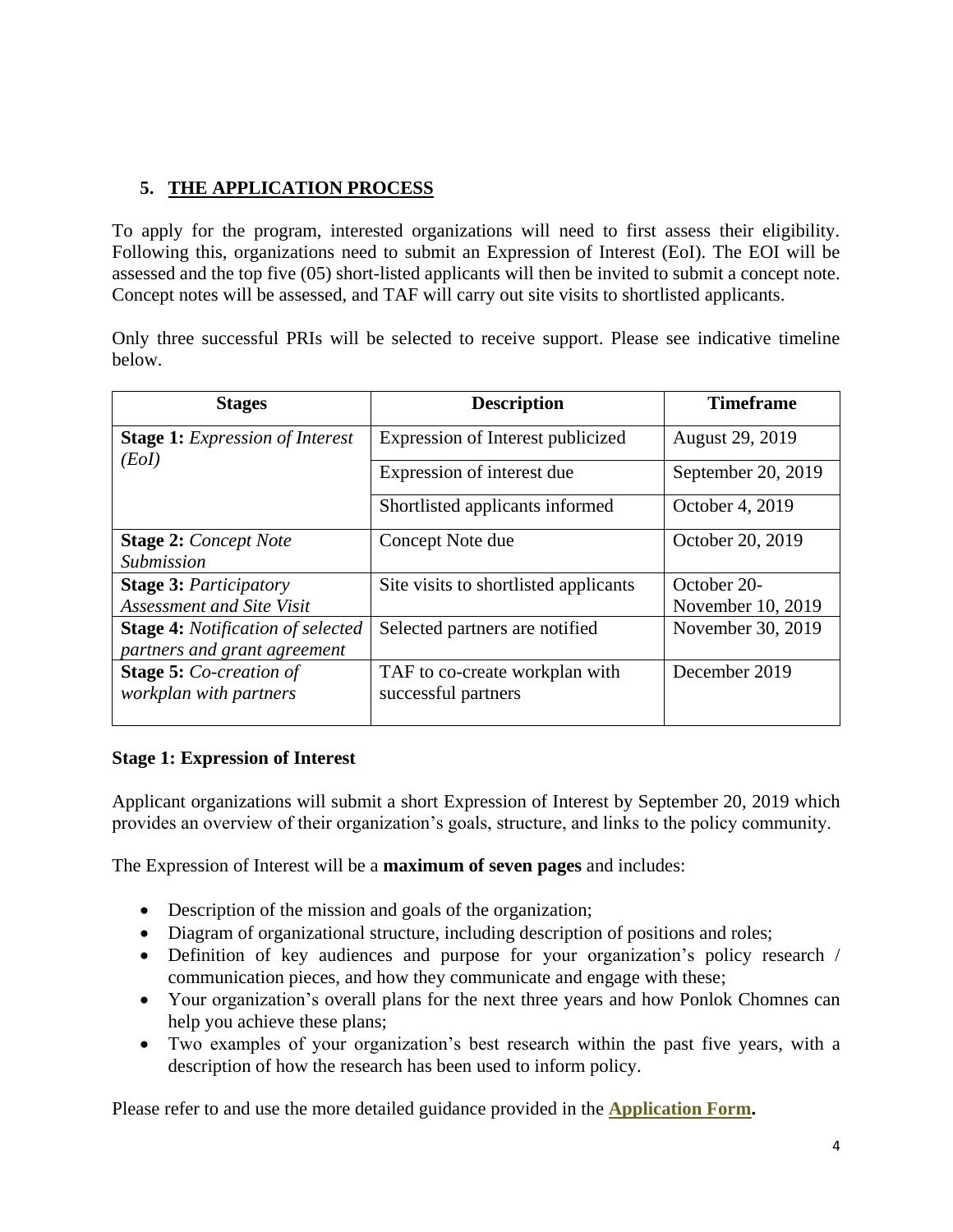### **Stage 2: Concept Note Submission**

Organizations which submit Expressions of Interest will be short-listed and notified by September 30, 2019. Up to five organizations of the strongest applicants will be invited to participate in Stage 2 of the selection process, in which a concept note will be submitted. The due date for the concept note will be October 20, 2019.

The concept note will require your organization to provide additional evidence that you are a strong candidate for the Ponlok Chomnes program. It will be around five pages and will require submission of additional supporting documents (e.g., published research, strategic plans, etc.) Applicants will also need to provide at least two external references from a previous/current donor, partner and a client (policymaker) to further substantiate the organization's capacity and role.

|  |  | The following criteria will be used to rate concept notes and short-list organizations: |
|--|--|-----------------------------------------------------------------------------------------|
|  |  |                                                                                         |

| <b>Selection Criteria</b>                                   | Weighting |
|-------------------------------------------------------------|-----------|
| Demonstrated history of producing quality policy research   | 25%       |
| and / or evidence-based advocacy outputs (evidence of       |           |
| quality of policy research)                                 |           |
| Evidence of the organizations planning, including           | 20%       |
| consideration of future policy needs in Cambodia, and clear |           |
| strategic planning                                          |           |
| Evidence of organizational consideration of sustainability  | 15%       |
| including strength of organization's governance structures, |           |
| staff retention, financial planning and management          |           |
| processes                                                   |           |
| Existing networks with key stakeholders<br>in the           | 15%       |
| organizations' area of focus and evidence of productive     |           |
| policy engagement and contribution of research to policy    |           |
| Demonstrated commitment to promote Gender and Social        | 15%       |
| Inclusion by having up to 30% of research and senior staff  |           |
| as women and/or minority groups, including person with      |           |
| disabilities or from diverse ethnic backgrounds.            |           |
| Ability to engage and work in coalition with civil society  | 10%       |

Other criteria used to assess potential partner organizations suitability for the program includes thematic focus, demonstrated capacity for gender analysis, geographic location, types of organization (NGO, university research institute, think tank), and ability to significantly increase the research outputs of their organization, along with ability to absorb core funding for organizational change and transformation. These factors and the organization's capacity to undertake gender analysis may also be considered during the selection process, although they are not part of the core selection criteria.

#### **Stage 3: Participatory Assessment and Site Visit**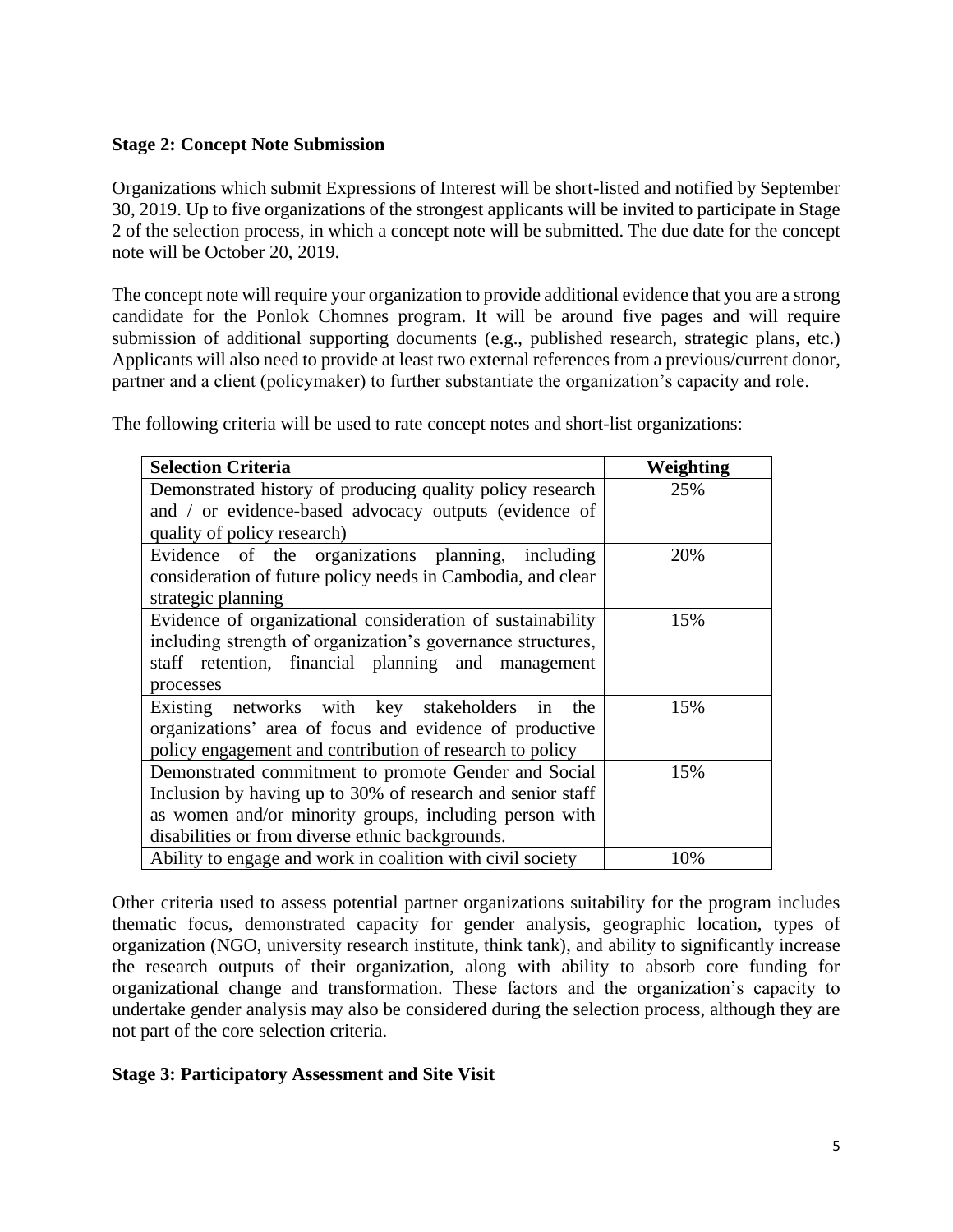TAF will conduct a one-day participatory assessment with the short-listed organizations. This site visit will likely take place in October and November 2019. Facilitators from TAF will engage the organization's management and staff in an exercise to discuss the concept note which was submitted, and further identify the challenges and opportunities for organizational growth and reform. The organization will have the opportunity to present their vision for how they will contribute to the development policy challenges in Cambodia.

Based on the results of the site visits and their concept notes, partners will be re-assessed using the same selection criteria used for short-listing.

### **Stage 4: Notification of selected partners and grant agreement**

It is anticipated that organizations will be notified of their status as a potential Ponlok Chomnes partner in December 2019. It is anticipated that three organizations will be selected to receive assistance under the objective 2 of the program.

#### **Stage 5: Co-creation of workplan with partners**

Once selected, partners will work closely with TAF in a co-creation process to conduct a needs assessment and develop a detailed workplan after signing a letter of agreement. This will take place in December 2019. Funding will be released upon submission of the workplan and budget details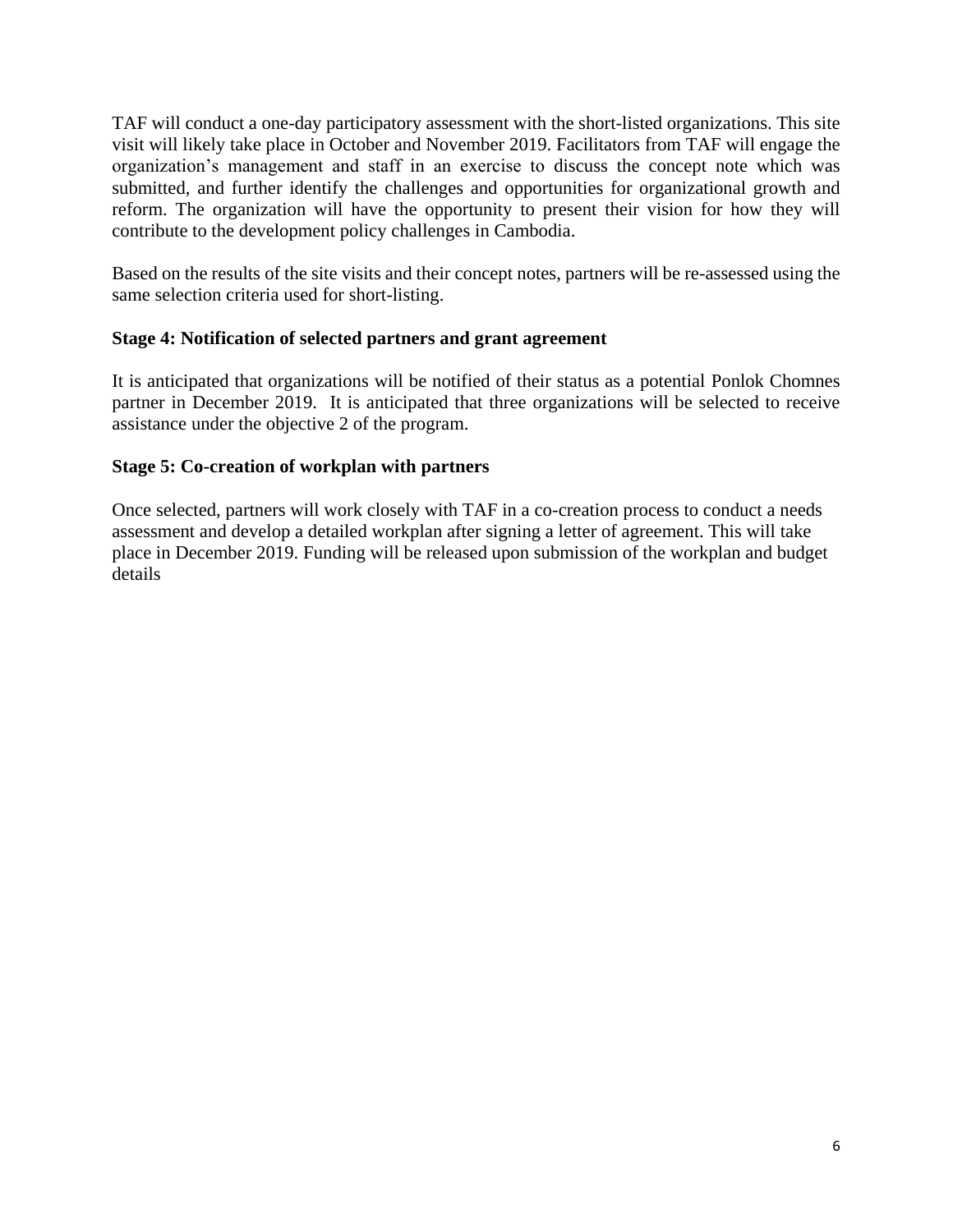### **APLLICATION FORM PONLOK CHOMNES: DATA AND DIALOGUE FOR DEVELOPMENT IN CAMBODIA Call for Expressions of Interest (EOI) Core Funding to strengthen the capacity and networking of Policy Research Institutes in**

**Cambodia**

*DUE September 20, 2019*

| Name of Institution                         |  |
|---------------------------------------------|--|
| Name of Director/Officer in Charge          |  |
| Address, phone, email for your organization |  |

#### **a. Please answer a few questions about your organization.**

- 1. What is your organizational mission statement? What are your organization's goals?
- 2. What areas/topics does your organization's research focus on?
- 3. What year was your organization founded?
- 4. Is your organization a legal entity registered with the Ministry of Interior? YES / NO
- 5. Please attach a copy of your organizational structure, which shows your organization's operations and governance (board, etc.).
- 6. Please provide a numeric overview of your organization's staffing composition:

| <b>Type of staff</b>  | <b>Status</b> | <b>Number</b> |
|-----------------------|---------------|---------------|
| Management            | Full-time     |               |
|                       | Part-time     |               |
| Researchers           | Full-time     |               |
|                       | Part-time     |               |
| Other / support staff | Full-time     |               |
|                       | Part-time     |               |

What is the gender composition of your staff?

|              | C.<br><b>Status</b> | <b>Number</b> |
|--------------|---------------------|---------------|
| All<br>staff | Female              |               |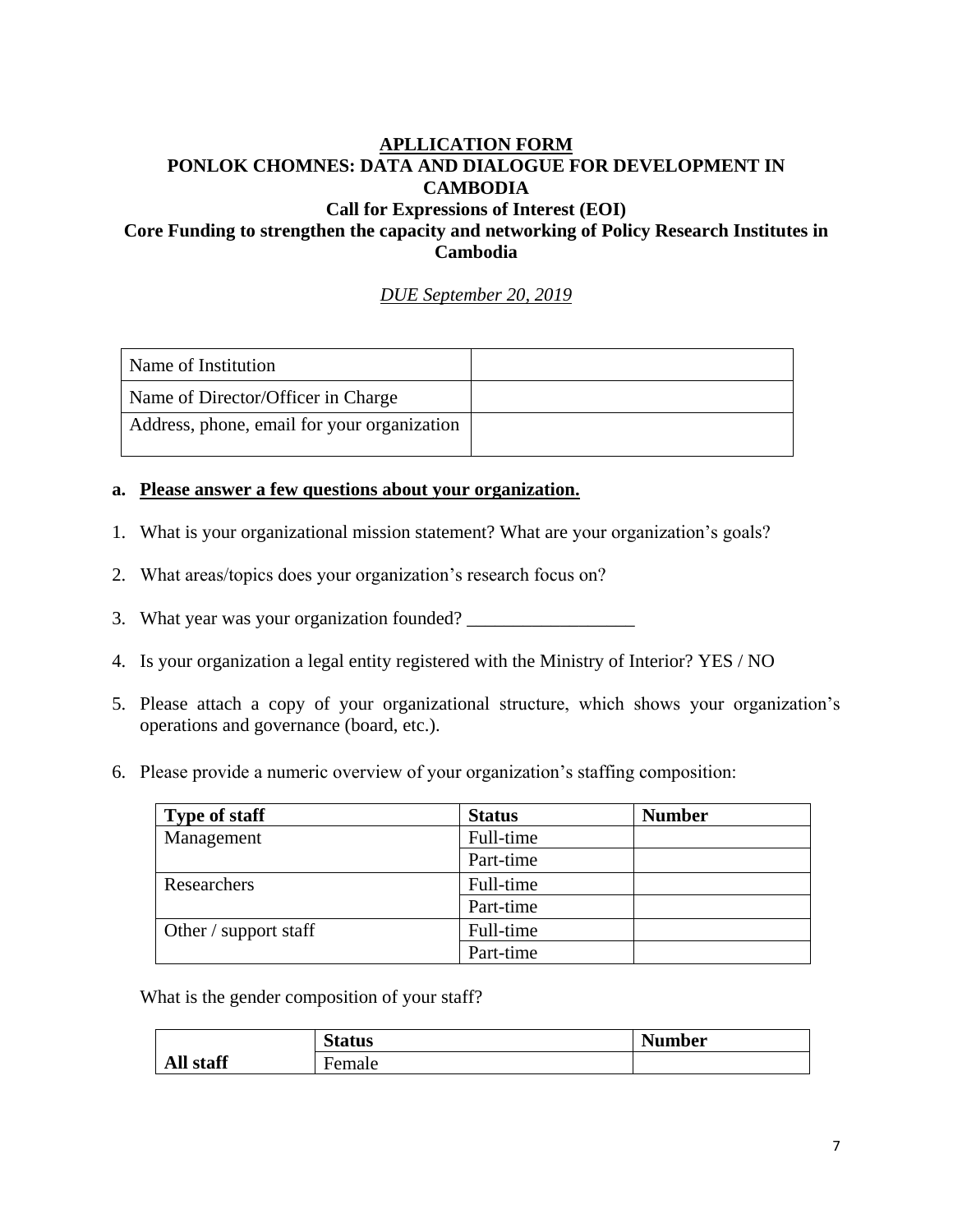|                    | Male                                  |  |
|--------------------|---------------------------------------|--|
|                    | Female                                |  |
| <b>Researchers</b> | Male                                  |  |
|                    | Persons identified with disabilities. |  |
|                    | Cambodian citizens                    |  |
| All staff          | Non-Cambodian citizens                |  |

- 7. Please provide us with a brief description of the role of researchers appearing on your organizational chart, such as senior researcher, researcher, research assistant, etc. (You do not need to provide position descriptions for staff who are not employed as researchers).
- 8. Please list the donors and project names your organization has received funding from in the past three years:

| Year | <b>Donor</b> | <b>Project name</b> |
|------|--------------|---------------------|
|      |              |                     |
|      |              |                     |
|      |              |                     |
|      |              |                     |

- 9. Please list other sources of funding/income that your organization currently has:
- 10. Has your organization published policy research or policy commentary based on research in the public domain (including on a website) over the last 2 years? Please give three examples, citing the author, title and place of publication. If published online, please provide the URL.
	- 1.
	- 2.
	- 3.
- 11. Does your organization have in place systems to review your research through internal review by your organization's senior staff; through presentations at conferences and / or through publication in international and national peer review journals?

YES / NO